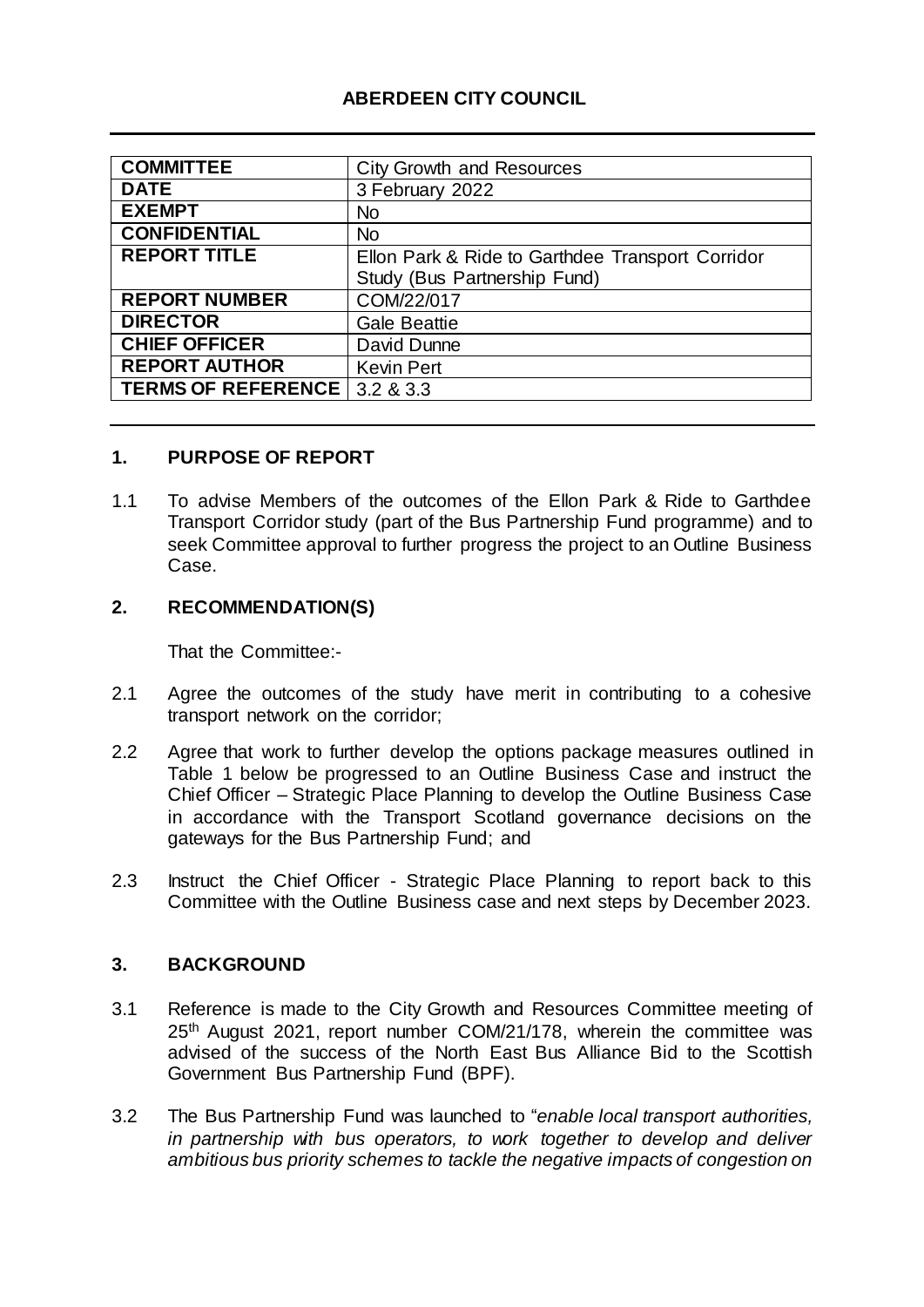*bus services*." This corridor Ellon to Garthdee is one of the selection of corridors covered by the grant award.

- 3.3 The corridor was identified as one of the bus transport priority corridors in the region by the North East Bus Alliance and covers from the Ellon Park and Ride, Aberdeenshire, to Garthdee Road, Aberdeen City, excluding the city centre element which is addressed in a separate package and now integrated with the on-going work to implement the City Centre Masterplan.
- 3.4 In June 2020, Aberdeen City Council in partnership with Nestrans, commissioned transport consultants AECOM to undertake a Scottish Transport Appraisal Guidance (STAG)-based study of the corridor to identify and appraise options for improving multimodal transport connections (with an emphasis on public transport and active travel) from the Ellon Park & Ride to Garthdee Road, taking into account the status of these roads within the revised North East Scotland Roads Hierarchy. The study was completed in September 2021, with outcomes presented in a final report detailed in Appendix B and an executive summary in Appendix A.
- 3.5 To help shape the study outcomes, the transport consultants explored the problems, issues, opportunities, and constraints on the corridor through a series of targeted consultations with a number of stakeholders, including active travel groups and bus operators. They also undertook an online public engagement exercise and held a virtual workshop with the client study group, comprising of officers from Aberdeen City Council, Nestrans, Aberdeenshire Council and the sustainable travel charity Sustrans. Press and social media releases raised awareness of the ongoing study and invited participation. Emails were sent to Community Groups as well as to external organisations requesting comments/feedback and an online consultation questionnaire was published for a period of six weeks.
- 3.6 Following responses received from these consultations, and in conjunction with a review of past studies related to the corridor and collective feedback of the client study group, AECOM generated an initial long list of options which were then sifted and appraised using the STAG (Scottish Transport Appraisal Guidance) approach. This informed a shortlist of the best performing options. The corridor was appraised in a holistic manner taking into account all road users as well as the new post Aberdeen Western Peripheral Route Roads Hierarchy to report outcomes classified into active travel options (AT), bus transport options (BU) and other supporting options (O) which were then categorised into short-, medium- and long- term delivery timescales as detailed in Appendices A and B.
- 3.7 Although some options are identified as long term, the ambition would be to deliver all finally approved measures within 5 years, given the Scottish Government's Climate Change Plan commitment to reduce car km by 20% by 2030 which will require significant travel behaviour change in just a few years.
- 3.8 Note that the transport proposals for the corridor help to support the City's ambitious transport strategies including the Regional Transport Strategy 2040,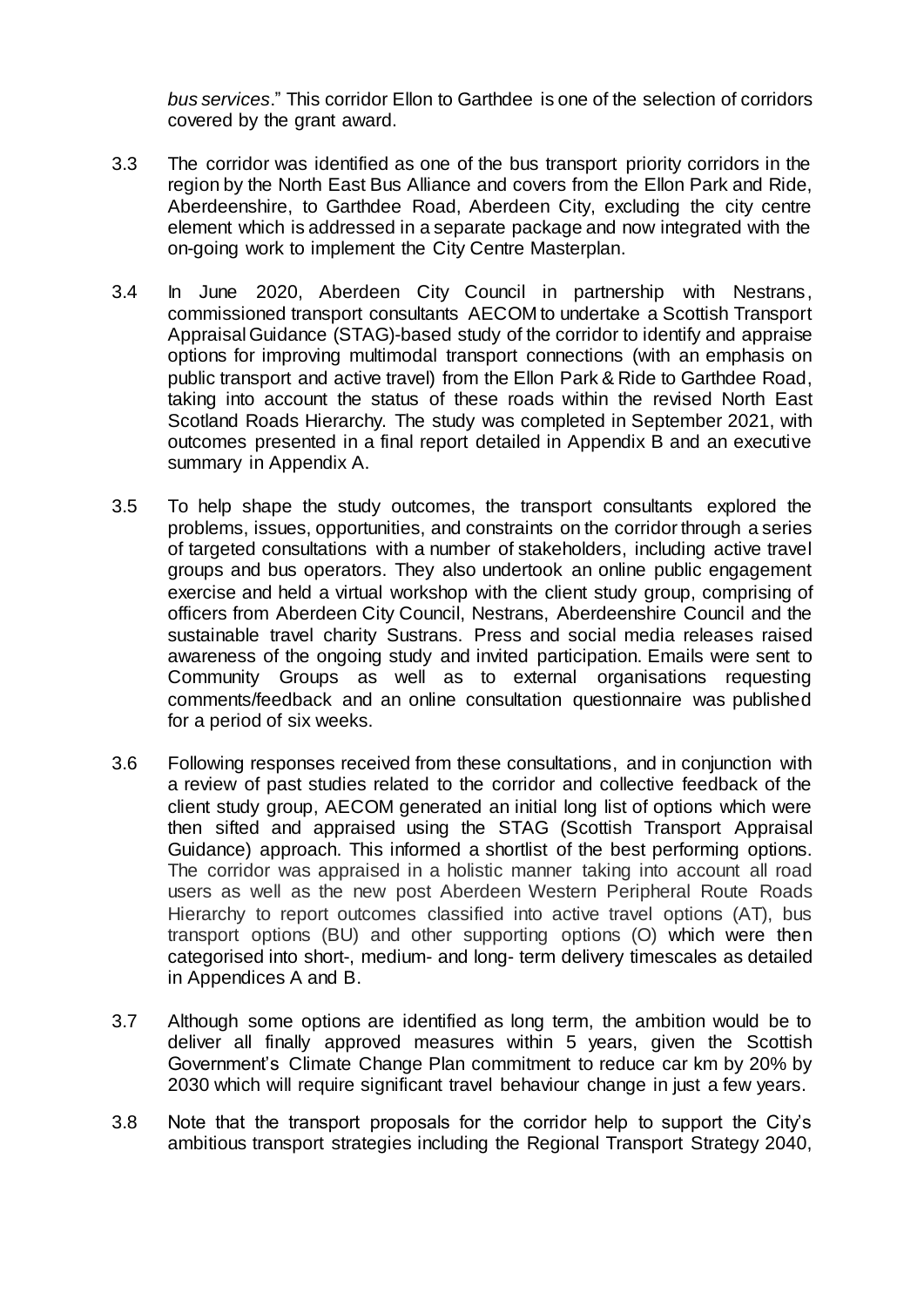in moving towards a sustainable transport system as well as contributing to the Net Zero Vision for Aberdeen.

- 3.9 Therefore, to remain true to the aims, strategic objectives and visions of the City and Region's various policy documents and strategies in relation to sustainable transport and climate change mitigation efforts, officers have selected key options from the shortlisted outcomes of the study that would bring immediate added value and real difference to the transport network along the corridor in terms of journey time reliability, addressing congestion, encouraging travel mode shift, supporting climate change measures, as well as meeting the transformational ambition required of the Bus Partnership Fund grant. These are the options outlined in Table 1 below and recommended to be developed to an Outline Business Case.
- 3.10 On award of the first round of the BPF funding, according to the press [release](https://www.transport.gov.scot/news/up-to-236-million-to-improve-bus-services/)  [by Transport Scotland](https://www.transport.gov.scot/news/up-to-236-million-to-improve-bus-services/) published June 2021, *"The Fund will be guided by the evidence on how bus services will be improved by addressing congestion, but we also expect the Fund to leverage other bus service improvements making*  bus a more attractive option to many which will in turn help tackle the climate *emergency, reduce private car use and support modal shift.*

*This initial tranche of funding is for quick wins and appraisal work to support local transport authorities towards developing business cases which will detail how the investment will achieve strategic objectives, at both the national and local levels. The aim is that the Bus Partnership Fund will fund projects which will make a real difference; supported by match in kind action and investment. Further funding will be released after scrutiny against the Fund criteria is satisfied."*

- 3.11 One of the requirements of the grant is that Transport Scotland will undertake a Gateway Review of the study outcomes to determine if the project meets the conditions and requirements of the fund in order to grant approval for the next stage of the study, which is the Outline Business Case. The Gateway Review for this study's outcomes has been scheduled for January 2022.
- 3.12 If the study is successful at the Gateway Review, the Outline Business Case would progress to develop the recommended options to address the immediate transport problems on the corridor and these complement the ambitions of the approved City Centre Masterplan, the forthcoming Beach Development Framework, and also integral with relevant committee decision on previous studies related to the corridor- the Bridge of Don to City Centre Active Travel corridor (COM/20/160) and the Bridge of Dee West Active Travel corridor (COM/20/159) projects.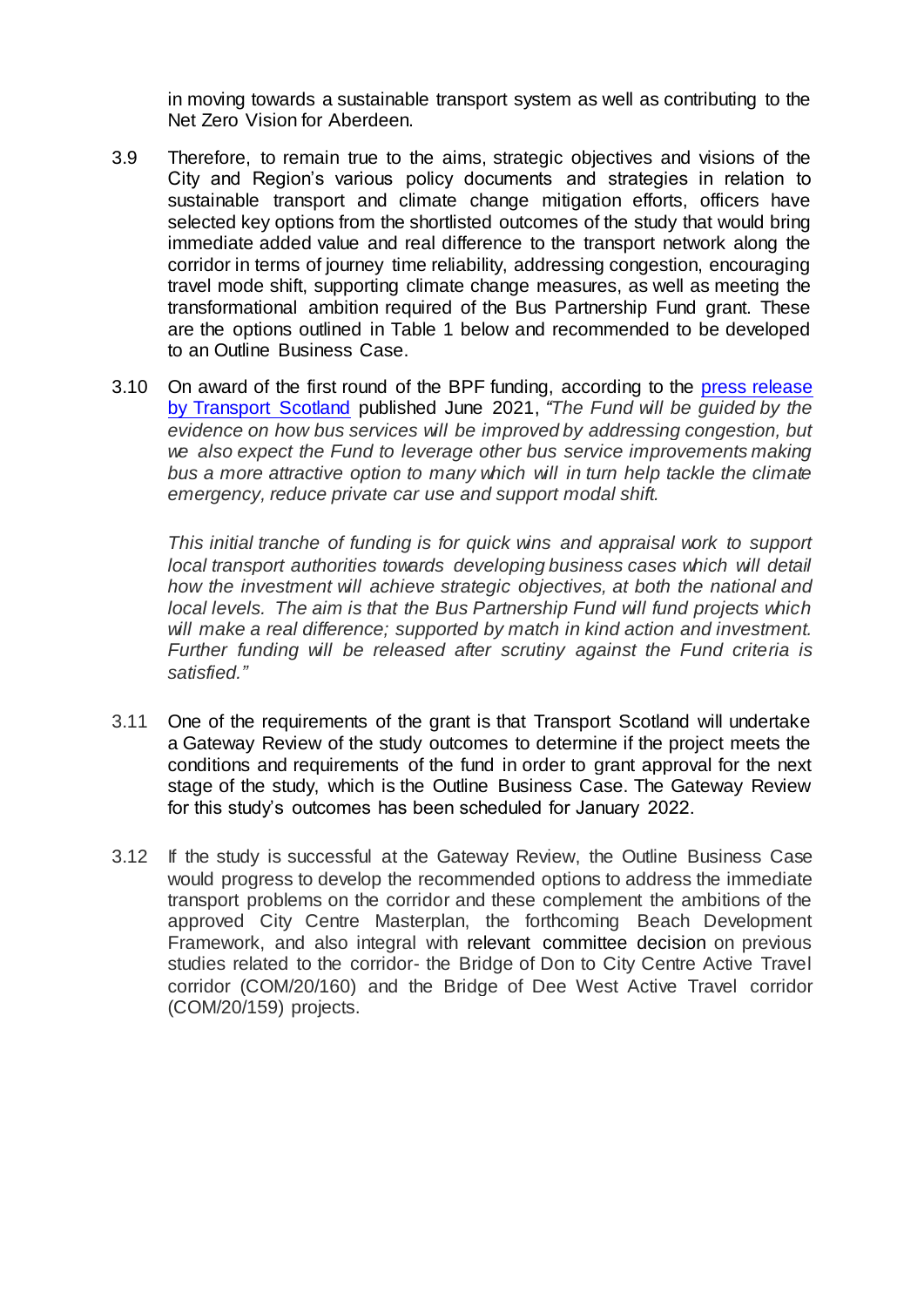#### *Table 1: Key Option Measures recommended for progression to Outline Business Case*

The options listed have been selected as key measures to be progressed to the next stage and for the huge opportunity they present for a transformational improvement to the transport experience on the Ellon-Garthdee corridor. These options support carbon reduction, sustainable travel and modal shift, and will largely address the transport issues noted along the corridor. Those elements contained within the City Centre will be taken forward as part of the CCMP.

| Category             | Ref.            | <b>Description</b>                                                                                              | <b>Rationale</b>                                                                                                                                                                                                                         |
|----------------------|-----------------|-----------------------------------------------------------------------------------------------------------------|------------------------------------------------------------------------------------------------------------------------------------------------------------------------------------------------------------------------------------------|
|                      | AT3             | Implement long distance active travel route<br>between Ellon and Murcar                                         | Provision of active travel<br>enabling infrastructures                                                                                                                                                                                   |
|                      | AT <sub>8</sub> | Implement segregated cycleway between<br>Murcar and Bridge of Don                                               | would<br>significantly<br>improve the safety and<br>attractiveness of active                                                                                                                                                             |
|                      | <b>AT23</b>     | Implement segregated cycleway on the Bridge<br>of Don                                                           | travel<br>reducing<br>by<br>conflicts<br>between                                                                                                                                                                                         |
|                      | <b>AT33</b>     | Implement active travel route via Beach<br>Esplanade                                                            | different users. These<br>options are anticipated                                                                                                                                                                                        |
| <b>Active Travel</b> | <b>AT30</b>     | Implement segregated cycleway on King Street<br>(subject to review of additional land take<br>requirements)     | to<br>encourage<br>more<br>people to walk and cycle<br>for<br>trips<br>along<br>the<br>corridor in<br>conjunction                                                                                                                        |
|                      | <b>AT41</b>     | Implement segregated cycleway on Holburn<br>Street (subject to review of additional land take<br>requirements)  | with<br>public<br>transport<br>uptake and patronage.                                                                                                                                                                                     |
|                      | AT48            | Implement segregated cycleway on Garthdee<br>Road                                                               |                                                                                                                                                                                                                                          |
|                      | <b>BU18</b>     | Implement bus lane between Murcar Roundabout<br>and the Bridge of Don                                           | Provision would<br>be anticipated to reduce<br>bus journey times and                                                                                                                                                                     |
|                      | <b>BU25</b>     | Implement bus lane for the full length of King Street<br>between Bridge of Don and Castle Street                | increase reliability,<br>which could lead<br>to                                                                                                                                                                                          |
| <b>Bus Transport</b> | <b>BU36</b>     | Implement bus lane for the full length of Holburn<br>Street between Holburn Junction and Garthdee<br>Roundabout | shift and<br>modal<br>associated<br>environmental<br>benefits in terms of air<br>quality<br>improvement. Could<br>encourage<br>increasing<br>uptake and<br>patronage<br>well-integrated<br>where<br>with active<br>travel<br>provisions. |

The options below support the delivery of the key options above and would be progressed as part of the overall Outline Business Case for the above transformational options:

| O <sub>2</sub>  | Review current junctions under SCOOT system and consider junctions to add to the         |
|-----------------|------------------------------------------------------------------------------------------|
|                 | SCOOT network to ensure optimal flow.                                                    |
| O <sub>14</sub> | Application of red route clearway restrictions along the full length of King Street      |
| O17             | Review the routing of freight at the Mounthooly Way junction, including consideration of |
|                 | diverting freight away from King Street and onto Mounthooly Way and West North Street.   |
| O <sub>18</sub> | Implement traffic calming measures on King Street to the south of Mounthooly Way e.g.    |
|                 | reduction of speed limit to 20mph                                                        |
| O <sub>19</sub> | Review of on-street parking spaces along King Street                                     |
| O <sub>20</sub> | Close or restrict movements into side roads along the full length of King Street         |
| O22             | Implementation of a 20mph speed restriction on Holburn Street in line with its reduced   |
|                 | priority in the adopted Roads Hierarchy.                                                 |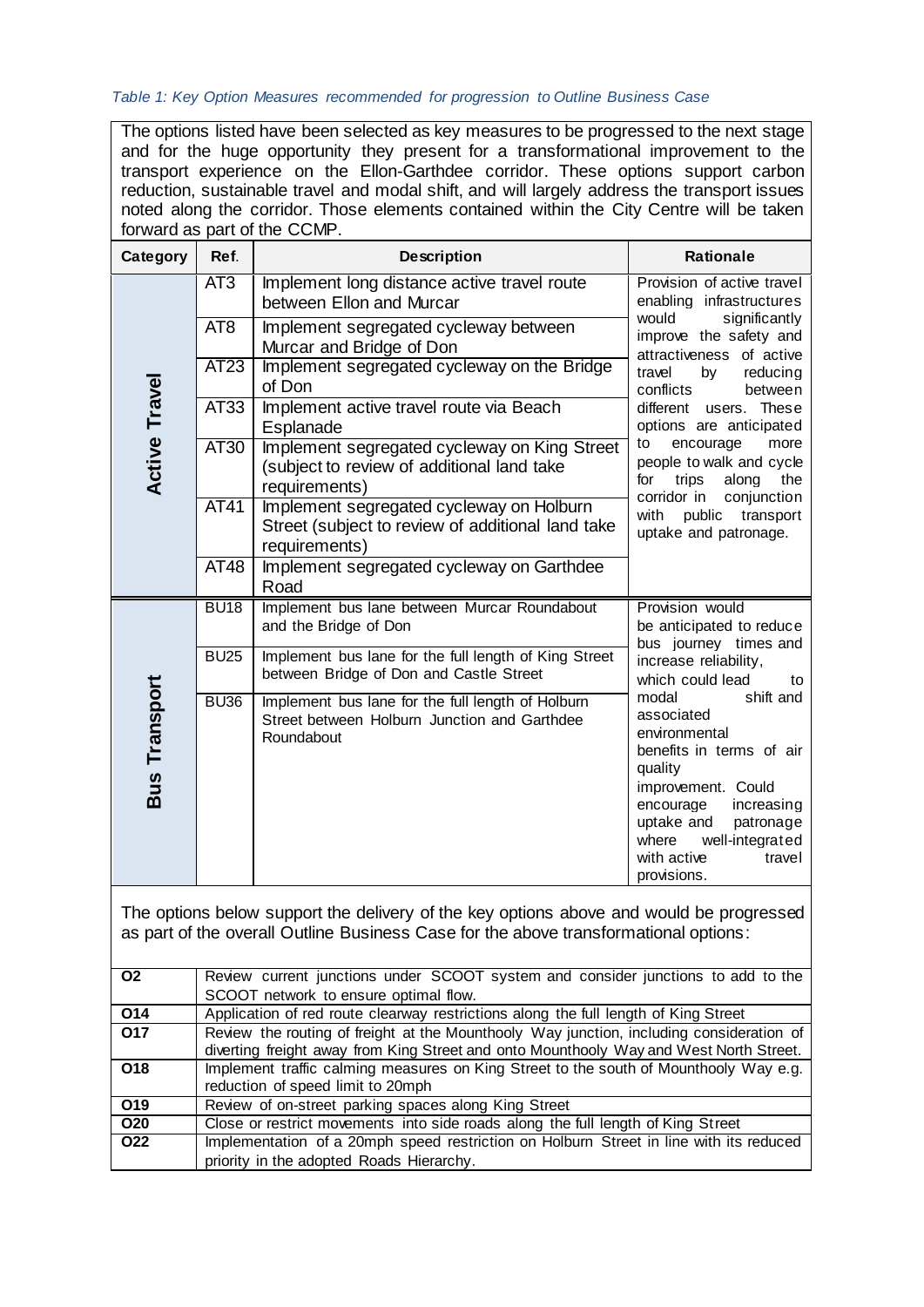| $\overline{O28}$ | Implement width restriction on Holburn Street at Riverside Drive to restrict HGV access                                                                                            |
|------------------|------------------------------------------------------------------------------------------------------------------------------------------------------------------------------------|
|                  | and encourage use of the HGV diversion route.                                                                                                                                      |
| O29              | Review the layout of Garthdee Roundabout                                                                                                                                           |
| AT14             | Implement a crossing point for active travel users on Ellon Road south of Murcar                                                                                                   |
|                  | Roundabout e.g. toucan crossing to aid active travel movements in the area.                                                                                                        |
| <b>AT15</b>      | Improve active travel provision at the Ellon Road/Parkway junction                                                                                                                 |
| <b>AT17</b>      | Implement crossing facilities for active travel users on Ellon Road at the junction with                                                                                           |
|                  | Balgownie Road to allow for safe pedestrian crossing.                                                                                                                              |
| <b>AT21</b>      | Improve active travel access to Bridge of Don Park and Ride, including consideration of                                                                                            |
|                  | improved access from King Robert's Way to Exhibition Avenue and implementation of a                                                                                                |
|                  | footpath link between the site and the bus stops on Ellon Road.                                                                                                                    |
| <b>AT28</b>      | Implement a crossing point for active travel users to the north of the Bridge of Don by                                                                                            |
| <b>AT34</b>      | introducing crossing facilities to support movements to the Brig O'Balgownie.                                                                                                      |
|                  | Implement active travel route via Golf Road and Park Road. Creation of an active travel<br>route in both directions east of King Street via Golf Road and Park Road using a mix of |
|                  | existing carriageway and new segregated routes.                                                                                                                                    |
| AT38             | Create protected junction at King Street/West North Street junction for cyclists (subject                                                                                          |
|                  | to implementation of option AT30 to ensure cohesive network)                                                                                                                       |
| <b>AT39</b>      | Tighten Junction radii and reduce side road width along the full length of King Street                                                                                             |
| <b>AT44</b>      | Implement active travel route via Bon Accord Terrace and Hardgate                                                                                                                  |
| <b>AT45</b>      | Create protected junction at Holburn Street/Great Western Road junction for cyclists                                                                                               |
|                  | (subject to implementation of option AT41 to ensure cohesive network)                                                                                                              |
| AT53             | Reduce traffic speeds on Garthdee Road                                                                                                                                             |
| AT54             | Widen narrow footways on the south side of Garthdee Road to aid pedestrian movement.                                                                                               |
| AT55             | Provide crossing facility on Garthdee Road at Gray's School of Art.                                                                                                                |
| <b>AT58</b>      | Upgrade the junction at Asda/Garthdee Road to improve cycle provision                                                                                                              |
| <b>AT59</b>      | Upgrade the junction at Sainsbury's/Garthdee Road to improve cycle provision                                                                                                       |
| BU <sub>2</sub>  | Review bus stop infrastructure on the corridor                                                                                                                                     |
| <b>BU10</b>      | Extend the hours of existing bus lanes in operation on the Ellon Park & Ride to Garthdee                                                                                           |
|                  | Corridor and ensure consistency of operational hours.                                                                                                                              |
| <b>BU11</b>      | Improve bus lane enforcement on the corridor                                                                                                                                       |
| <b>BU13</b>      | Review opportunities to utilise Intelligent Transport System (ITS) to aid bus priority along                                                                                       |
| <b>BU20</b>      | the corridor<br>Implement upgrades to the Ellon Road/Parkway junction to improve northbound bus                                                                                    |
|                  | priority                                                                                                                                                                           |
| <b>BU22</b>      | Reconfigure access/egress from Bridge of Don Park & Ride to Ellon Road                                                                                                             |
| <b>BU23</b>      | Implement junction upgrades at the Ellon Road/North Donside Road junction to improve                                                                                               |
|                  | bus priority from North Donside Road                                                                                                                                               |
| <b>BU30</b>      | Review the layout of the Regent Walk junction                                                                                                                                      |
| <b>BU31</b>      | Review the layout of the Orchard Street / Linkfield Rd junction, including consideration                                                                                           |
|                  | of signal timing                                                                                                                                                                   |
| <b>BU32</b>      | Review the layout of the Mounthooly Way junction                                                                                                                                   |
| <b>BU33</b>      | Review the layout of the West North Street junction                                                                                                                                |
| <b>BU34</b>      | Review of on-street parking along King Street to identify possible relocation to adjacent                                                                                          |
|                  | streets.                                                                                                                                                                           |
| <b>BU37</b>      | Review the layout of Holburn junction                                                                                                                                              |
| <b>BU40</b>      | Review the layout of the Great Southern Road Roundabout                                                                                                                            |
| <b>BU41</b>      | Review the layout of Holburn St/Broomhill Road junction                                                                                                                            |
| <b>BU44</b>      | Review of on-street parking spaces along Holburn Street to the south of the Broomhill                                                                                              |
|                  | Road junction                                                                                                                                                                      |

# **4. FINANCIAL IMPLICATIONS**

4.1 There are no direct financial implications arising from the recommendations of this report. The Bus Partnership Fund provides 100% of funding for staff time and consultant fees for this study and further work to produce an Outline Business Case. It is intended to bid to the Bus Partnership Fund for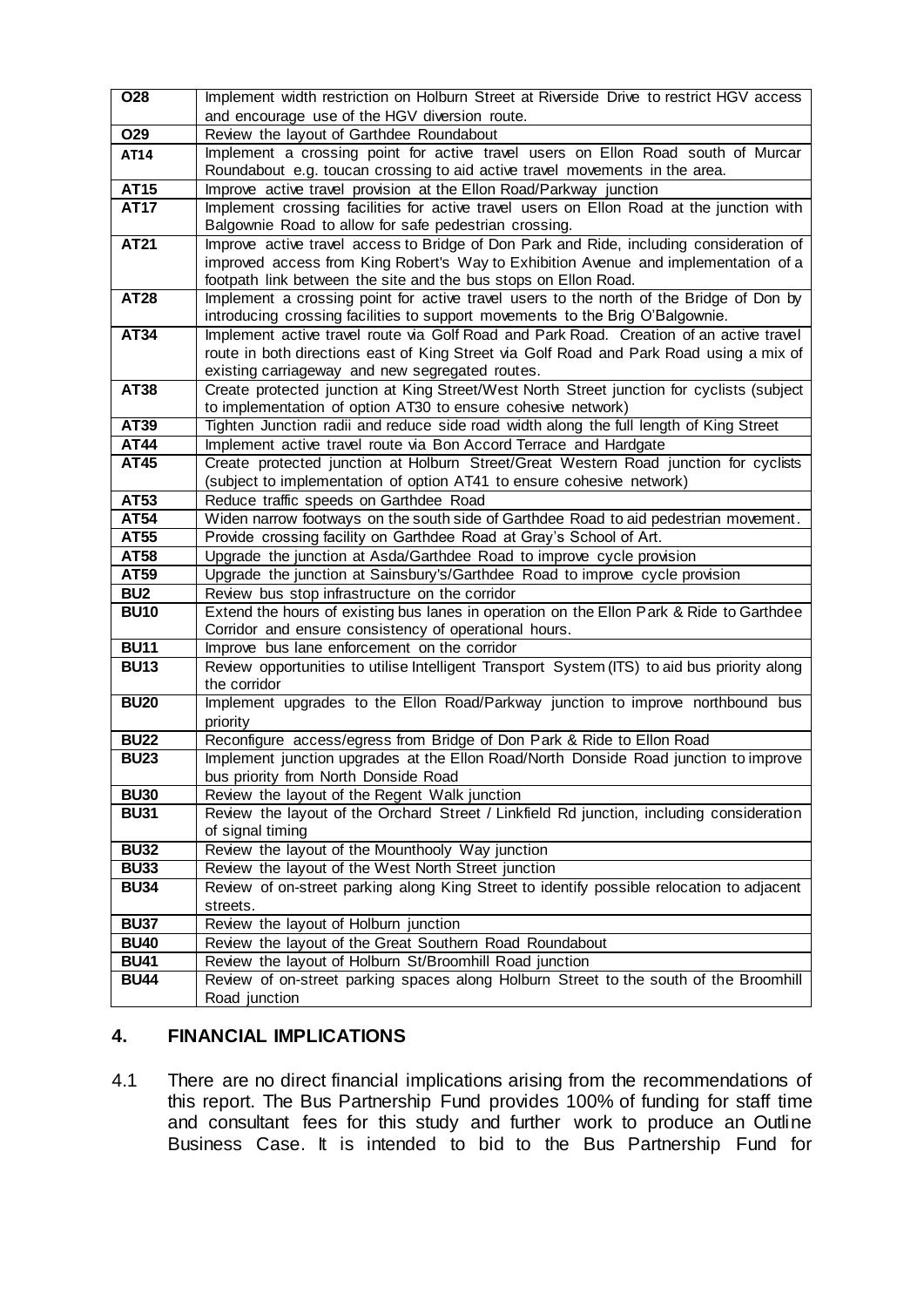infrastructure works recommended in the OBC, however this will be detailed in a future report to this Committee.

#### **5. LEGAL IMPLICATIONS**

- 5.1 A number of actions will require Traffic Regulation Orders which may be subject to statutory objection. Land acquisition may also be necessary for some infrastructure measures.
- 5.2 There are conditions associated with the Bus Partnership Fund grant that must be complied with in order to claim eligible spend.

| Category                        | <b>Risk</b>                                                                                                                                                                                                                                                                                                                                                                                                                                                                                                                                                                           | Low (L)<br>Medium (M)<br>High (H) | <b>Mitigation</b>                                                                                                                                                                                                                                                                                                                                                       |
|---------------------------------|---------------------------------------------------------------------------------------------------------------------------------------------------------------------------------------------------------------------------------------------------------------------------------------------------------------------------------------------------------------------------------------------------------------------------------------------------------------------------------------------------------------------------------------------------------------------------------------|-----------------------------------|-------------------------------------------------------------------------------------------------------------------------------------------------------------------------------------------------------------------------------------------------------------------------------------------------------------------------------------------------------------------------|
| <b>Strategic</b><br><b>Risk</b> | Delivery of<br>public<br>transport<br>measures<br>supports a number of<br>the Council's strategic<br>priorities, particularly<br>of<br>terms<br>in.<br>a<br>sustainable economy,<br>sustainable<br>a<br>transport system, the<br>continued health and<br>prosperity of<br>our<br>citizens, reductions in<br>carbon emissions and<br>high-quality<br>a a<br>environment.<br>Failure to<br>deliver<br>public<br>transport<br>improvements where<br>there is evidence of<br>effectiveness<br>their<br>could undermine the<br>Council's ability<br>to<br>realise<br>these<br>aspirations. | M                                 | Take<br>forward<br>the<br>recommendations<br><b>of</b><br>this<br>report, working with partners<br>to deliver the projects within<br>the<br>grant award<br>and<br>continue<br>to<br>work<br>in<br>partnership to maximise<br>'match in kind' to add value<br>to this grant in terms of<br>meeting the<br>strategic<br>objectives of partners and<br>Transport Scotland. |

### **6. MANAGEMENT OF RISK**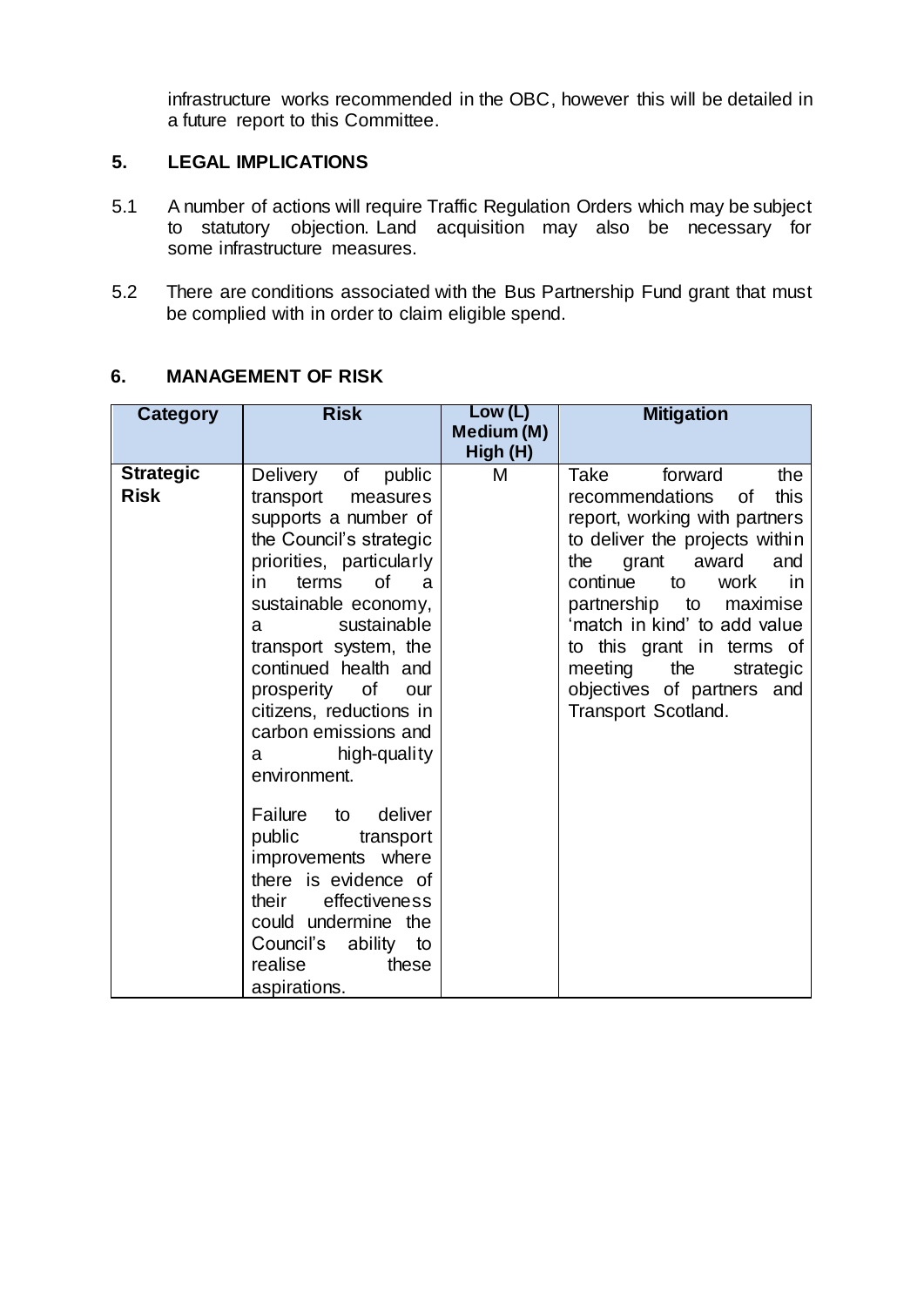| <b>Compliance</b>   | There are conditions<br>attached to the grant<br>award that must be<br>adhered to in order to<br>0f<br>secure payment<br>eligible spend.                                                                                                                                                               | M | Compliance with statutory<br>processes, grant conditions<br>and Scheme of Governance.<br>Regular progress and spend<br>reporting<br>Transport<br>to<br>Scotland, Aberdeen<br>City<br>Council and the Capital and<br>Transportation Programme<br>Boards, and to the North<br>East Bus Alliance Board.                                                                                        |
|---------------------|--------------------------------------------------------------------------------------------------------------------------------------------------------------------------------------------------------------------------------------------------------------------------------------------------------|---|---------------------------------------------------------------------------------------------------------------------------------------------------------------------------------------------------------------------------------------------------------------------------------------------------------------------------------------------------------------------------------------------|
| <b>Operational</b>  | There<br>may be risks<br>around the business<br>cases<br>and<br>procurement of active<br>travel<br>and<br>public<br>transport<br>measures<br>proposed, not fully<br>defined at this stage<br>these<br>but<br>will<br>be<br>detailed<br>and<br>addressed as works<br>progress.                          | L | with<br>Compliance<br>the<br>Scheme of Governance and<br>roads<br>and<br>procurement<br>legislation.                                                                                                                                                                                                                                                                                        |
| <b>Financial</b>    | If non-compliant to the<br>conditions,<br>grant<br>there is risk around<br>spend being ineligible<br>rejected,<br>and<br>or<br>therefore having to be<br>absorbed<br>this<br>by<br>Council and partners.                                                                                               |   | All partners confirmed they<br>read and understood<br>the<br>conditions<br>and<br>grant<br>Aberdeen City Council also<br>rigorous<br>have<br>internal<br>governance procedures.<br>Regular monthly reporting to<br>Transport Scotland will also<br>help to reduce this risk.                                                                                                                |
| <b>Reputational</b> | Failure to deliver in<br>accordance with the<br>grant conditions<br>to<br>the<br>help<br>meet<br>Council's<br>(and<br>strategic<br>partners)<br>objectives<br>transport<br>undermines<br>the<br>Council's<br>commitments<br>to<br>improving the lives of<br>those who live, work<br>and visit Aberdeen | M | Take<br>forward<br>the<br>this<br>recommendations<br>0f<br>report to progress works to<br>the next stage.<br>Work with partners to deliver<br>the projects within the grant<br>award and continue to work<br>in partnership to maximise<br>'match in kind' to add value<br>this grant in terms of<br>to<br>meeting<br>the<br>strategic<br>objectives of partners and<br>Transport Scotland. |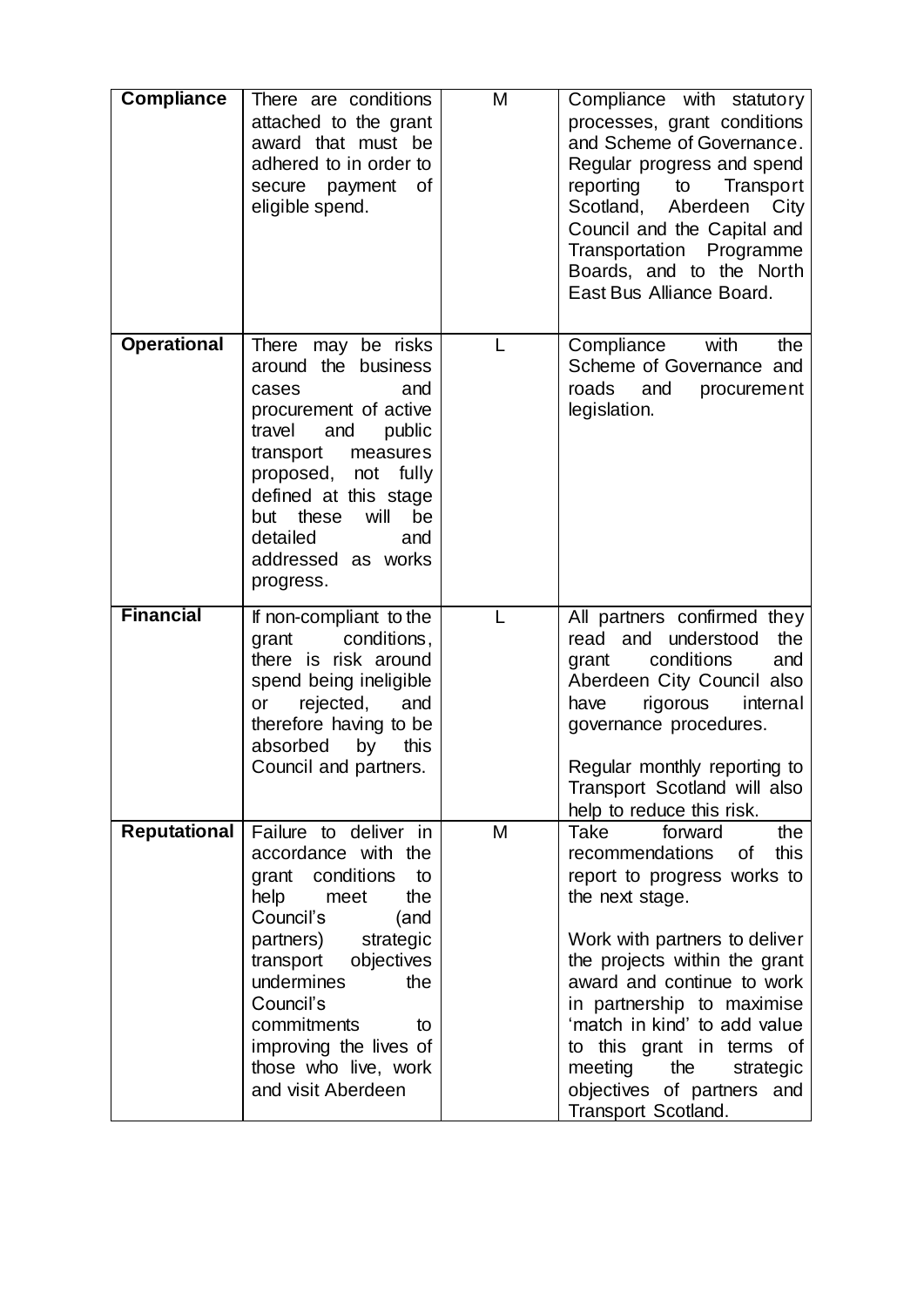| <b>Environment</b> | ACC's net zero vision      | M | Take<br>forward<br>the        |
|--------------------|----------------------------|---|-------------------------------|
| / Climate          | strategic<br>and           |   | recommendations<br>this<br>of |
|                    | infrastructure<br>plan $-$ |   |                               |
|                    | transition:                |   | report to progress works to   |
|                    | energy                     |   | the next stage.               |
|                    | transport emissions        |   |                               |
|                    | significant<br>are<br>a a  |   | Work with partners to deliver |
|                    | contributor<br><b>SO</b>   |   | the projects within the grant |
|                    | increasing                 |   | award and continue to work    |
|                    | sustainable travel will    |   | in partnership to maximise    |
|                    | be<br>necessary<br>to      |   | 'match in kind' to add value  |
|                    | achieving this sector's    |   | to this grant in terms of     |
|                    | required reduction.        |   | meeting<br>the<br>strategic   |
|                    |                            |   | objectives of partners and    |
|                    | If active travel and       |   | Transport Scotland.           |
|                    | public<br>transport        |   |                               |
|                    | are not<br>measures        |   |                               |
|                    | delivered, ACC would       |   |                               |
|                    | not provide conditions     |   |                               |
|                    | which<br>could             |   |                               |
|                    | encourage<br>more          |   |                               |
|                    | sustainable<br>travel      |   |                               |
|                    | movements which are        |   |                               |
|                    | likely to<br>bring         |   |                               |
|                    | environmental              |   |                               |
|                    | improvements to the        |   |                               |
|                    | city and region.           |   |                               |
|                    |                            |   |                               |
|                    | There are risks that a     |   |                               |
|                    | lack of active travel      |   |                               |
|                    | public<br>and<br>travel    |   |                               |
|                    | measures will impact       |   |                               |
|                    | on travel options for      |   |                               |
|                    | residents<br>and           |   |                               |
|                    | within<br>businesses       |   |                               |
|                    | Aberdeen<br>and            |   |                               |
|                    | immediate                  |   |                               |
|                    | surrounding areas.         |   |                               |
|                    |                            |   |                               |

# **7. OUTCOMES**

|                                                                                                                                         | <b>COUNCIL DELIVERY PLAN</b>                                                                                                                              |
|-----------------------------------------------------------------------------------------------------------------------------------------|-----------------------------------------------------------------------------------------------------------------------------------------------------------|
|                                                                                                                                         | <b>Impact of Report</b>                                                                                                                                   |
| <b>Aberdeen City Council Policy</b><br><b>Statement</b>                                                                                 | The proposals within this report support the<br>delivery of PLACE Policy Statement 3 & 4 as well<br>as ECONOMY Policy Statement 4. Facilitating           |
| $\checkmark$ PLACE Policy Statement 3<br>-Refresh the local transport<br>strategy, ensuring it includes<br>the results of a city centre | and encouraging an increase in public transport<br>usage through utilisation of the Bus Partnership<br>Fund grant to deliver enabling infrastructure will |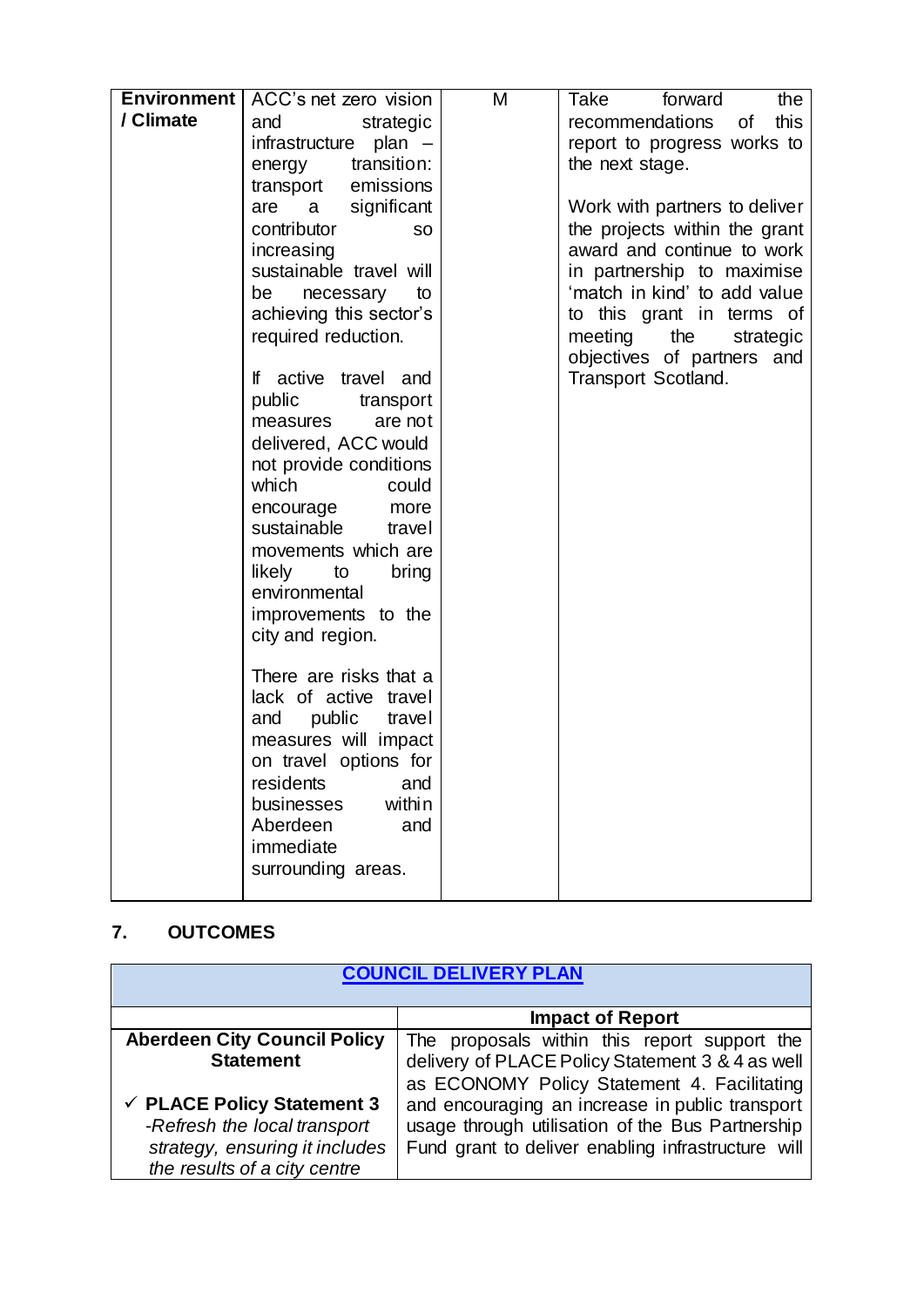| parking review, promotes<br>cycle and pedestrian routes;<br>and considers support for<br>public transport.<br>$\checkmark$ PLACE Policy Statement 4<br>-Cycle hire scheme<br><b>ECONOMY Policy</b><br>$\checkmark$<br>Statement 4 - Increase city<br>centre footfall through<br>delivery of the City Centre<br>Masterplan, including the<br>redesigned Union Terrace<br>Gardens. | be highly beneficial to supporting the associated<br>Policy Statements identified.                                                                                                                                                                                       |
|----------------------------------------------------------------------------------------------------------------------------------------------------------------------------------------------------------------------------------------------------------------------------------------------------------------------------------------------------------------------------------|--------------------------------------------------------------------------------------------------------------------------------------------------------------------------------------------------------------------------------------------------------------------------|
| Aberdeen City Local Outcome Improvement Plan                                                                                                                                                                                                                                                                                                                                     |                                                                                                                                                                                                                                                                          |
| Prosperous Economy Stretch<br><b>Outcomes</b>                                                                                                                                                                                                                                                                                                                                    | The proposals within this report support the<br>delivery of LOIP Stretch Outcomes 1 to 3 as a<br>good transport network and<br>infrastructure                                                                                                                            |
| 1. No one will suffer due to<br>poverty by 2026.                                                                                                                                                                                                                                                                                                                                 | provision means anyone regardless of their<br>social status can choose a sustainable mode of<br>travel for commuting.<br>A reliable transport                                                                                                                            |
| Aberdeen<br>2.400 unemployed<br>City residents supported into Fair<br>Work by 2026.                                                                                                                                                                                                                                                                                              | network<br>supports economic growth<br>and<br>movement both locally and otherwise and affords<br>opportunity<br>to<br>public<br>the<br>choose<br>the<br>a<br>sustainable mode of travel to and from their                                                                |
| 3. 500 Aberdeen City residents<br>reskilled<br>upskilled/<br>enable<br>to<br>them to move into, within and<br>between economic opportunities<br>as they arise by 2026.                                                                                                                                                                                                           | workplaces. The proposals within this report aim<br>to provide journey time reliability.                                                                                                                                                                                 |
| <b>Stretch</b><br>People<br>Prosperous<br><b>Outcomes</b>                                                                                                                                                                                                                                                                                                                        | The proposals within this report support the<br>delivery of People Stretch Outcomes 4, 5 and 11<br>in the LOIP.                                                                                                                                                          |
| 4.95% of children (0-5 years) will<br>their<br>reach<br>expected<br>developmental milestones by the<br>time of their child health reviews<br>by 2026.                                                                                                                                                                                                                            | Infrastructures resulting from the proposals in<br>this report aligns with the public's desire for a<br>comprehensive active travel network and reliable<br>public<br>the<br>transport<br>network<br>around<br>city, which will<br>anyone (able-<br>enable               |
| 5. 90% of Children and young<br>people will<br>report that<br>their<br>of mental<br>health<br>experiences<br>wellbeing<br>and<br>have<br>been<br>listened to by 2026.                                                                                                                                                                                                            | bodied/disabled, high/low income, children, etc)<br>to travel by their preferred means, actively and<br>safely. Children can be taken to parks to interact<br>with the outdoors helping them reach their<br>expected<br>developmental<br>milestones<br>and<br>wellbeing. |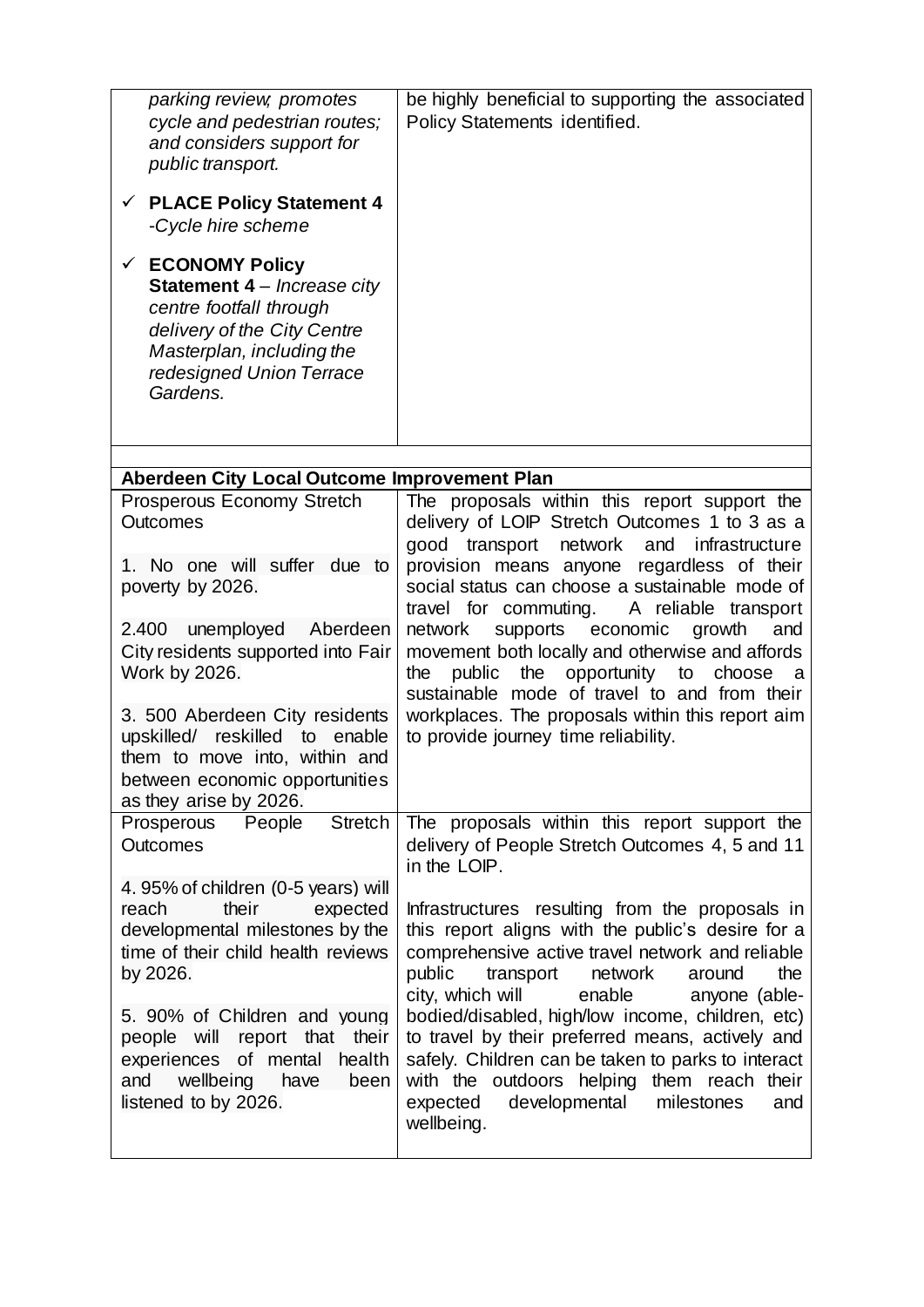| 11. Healthy life expectancy (time<br>lived in good health) is five years<br>longer by 2026.                                                                                                                                                                                                                                                                                 | It is also well known that an active lifestyle<br>contributes to personal wellbeing health wise<br>and thus can improve life expectancy.                                                                                                                                                                                                                                                                                                                                                                                                                                                                                                          |
|-----------------------------------------------------------------------------------------------------------------------------------------------------------------------------------------------------------------------------------------------------------------------------------------------------------------------------------------------------------------------------|---------------------------------------------------------------------------------------------------------------------------------------------------------------------------------------------------------------------------------------------------------------------------------------------------------------------------------------------------------------------------------------------------------------------------------------------------------------------------------------------------------------------------------------------------------------------------------------------------------------------------------------------------|
| <b>Stretch</b><br>Place<br>Prosperous<br><b>Outcomes</b>                                                                                                                                                                                                                                                                                                                    | The proposals within this report support the<br>delivery of Place Stretch Outcomes 13 and 14 in<br>the LOIP.                                                                                                                                                                                                                                                                                                                                                                                                                                                                                                                                      |
| 13. Addressing climate change<br>by reducing Aberdeen's carbon<br>emissions by at least 61% by<br>adapting<br>2026<br>and<br>the<br>to<br>impacts of our changing climate<br>14. Increase sustainable travel:<br>38% of people walking and 5% of<br>people cycling as main mode of<br>travel by 2026                                                                        | new active travel routes and/ or<br>Creating<br>upgrading existing ones to standard, increases<br>the attractiveness of walking and cycling, and<br>indirectly providing support towards influencing<br>a behavioural change and modal shift of travel<br>choice from private vehicles<br>to an active<br>travel means for short journey purposes; thereby<br>contributing in the long run to this outcome target<br>of reducing harmful carbon emissions. A robust<br>and reliable public transport network where well-<br>integrated with active travel infrastructures will<br>encourage<br>public<br>transport<br>uptake<br>and<br>patronage. |
| <b>Regional and City Strategies</b><br>← Regional Transport<br>Strategy (2040),<br><b>Local Development</b><br>$\checkmark$<br>Plan,<br><b>Local Transport</b><br>$\checkmark$<br>Strategy including the<br>Active<br><b>Travel Action plan</b><br>Strategic<br>$\checkmark$<br><b>Development Plan</b><br>Regional Economic<br>Strategy<br>Net Zero Vision for<br>Aberdeen | The proposals within this report support Regional<br>and Local Transport Strategies and related<br>strategies, which all aim to deliver a sustainable<br>transport system as well as enhance the<br>connectivity of the existing transport network.                                                                                                                                                                                                                                                                                                                                                                                               |
| <b>UK and Scottish Legislative</b><br>and Policy Programmes<br>$\checkmark$ National Transport<br><b>Strategy 2</b><br>$\checkmark$ Cycling Action Plan for<br>Scotland<br><b>Scottish Planning</b><br>✓<br>Policy<br><b>National Walking</b><br>✓<br>Strategy<br>$\checkmark$ Cleaner Air for<br><b>Scotland Strategy</b>                                                  | Overarching all the policies contained within it,<br>NTS <sub>2</sub><br>embeds a Sustainable<br>the<br>Travel<br>Hierarchy in decision-making by promoting<br>walking, wheeling, cycling, public transport and<br>shared transport options in preference to single<br>occupancy private car use for the movement of<br>people. As above, this report supports this policy.<br>The Scottish Government Climate Change Plan<br>also includes a commitment to a 20% reduction<br>in car kms by 2030.                                                                                                                                                |